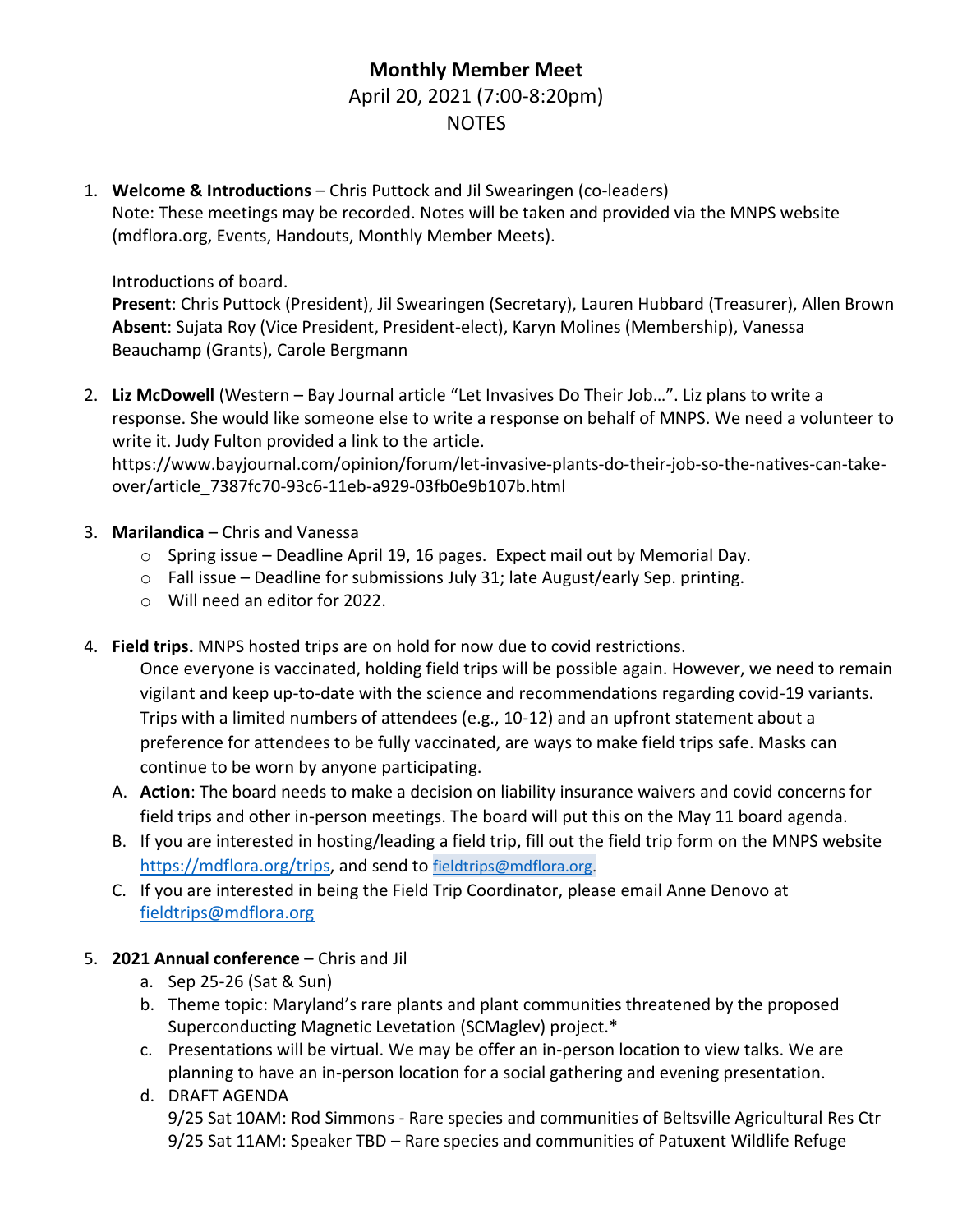9/25 Sat 1-5PM Field trips – Beltsville Agricultural Research Center (BARC), Patuxent Wildlife Research Center (PWRC), Greenbelt Forest, Greenbelt local park

9/25 Sat 6-9PM Social; Speaker on Maglev project. Location TBD (Beltsville-Greenbelt area) 9/26 Sun 9-10AM Welcome, awards, etc.

9/26 Sun 10AM Doug Tallamy - Ecological importance of oaks (New book: The Nature of Oaks) 9/26 Sun 1-5PM Field trips - Beltsville Agricultural Research Center (BARC), Patuxent Wildlife Research Center (PWRC), Greenbelt Forest, Greenbelt local park

\*SCMaglev: If approved, the proposed train maintenance facility will destroy over 200 acres of high quality forests and wetlands in the BW Parkway corridor and Greenbelt, most of which is federal property (USDA Beltsville Agricultural Center and USGS Patuxent Research Reserve) and has been used for scientific research for many decades. The Draft Environmental Impact Statement (DEIS) is available for public comment. Comments are due May 24, 2021. Submit comments as follows: Use subject line "I support the No Build Alternative" and use one of the following:

- a) Federal Railroad Administration online comment form:
- https://www.bwmaglev.info/index.php/project-documents/deis
- b) U.S. mail to:

SCMAGLEV Project c/o Lauren Molesworth Maryland Transit Administration 6 Saint Paul St, Baltimore, MD 21202

- c) E-mail: [info@bwmaglev.info](mailto:info@bwmaglev.info)
- 6. **Board recruitment**. MNPS is the leading organization in support of protection and conservation of Maryland's native plants and ecosystems. All board members are volunteers. Your organization is operating on the bare minimum Board of Directors. If you share a passion for this mission, consider how you might contribute by being on the board. We'll provide more information about skills needed and what's expected at future monthly member meets. Board meetings will be conducted via Zoom meeting for the foreseeable future.

**Question**: Are members are allowed to attend board meetings?

**Answer**: Yes, all MNPS members are welcome to attend board meetings. However, members are not currently informed of when these meetings will take place.

**Action:** (Karyn) Add board meetings to the website, announce each one well in advance, make it clear that members are welcome to attend.

**Action:** Board needs to draft what skills and assistance we are looking for.

7. **Monthly Programs –** The monthly programs are handled by Marney Bruce who secures speakers, and Lynn Parsons and Anne Denovo who handle running the Zoom meetings. They are all volunteers, and none are currently on the MNPS Board of Directors.

Gina Becker [\(ginabecker22@gmail.com;](mailto:ginabecker22@gmail.com) 301-509-1196) volunteered to serve as a deputy Zoom webinar assistant to help Lynn Parsons and Anne Denovo, especially in the event one of them is not available. **Action:** (Jil) Provide Gina with Anne Denovo's email. Done 4/20

## 8. **Special features by Chris Puttock.**

a. **Periodical cicadas.** Brood X (10) of the periodical cicadas will be emerging mid-May after spending 17 years sucking on tree roots. There will be lots and lots of cicadas emerging from